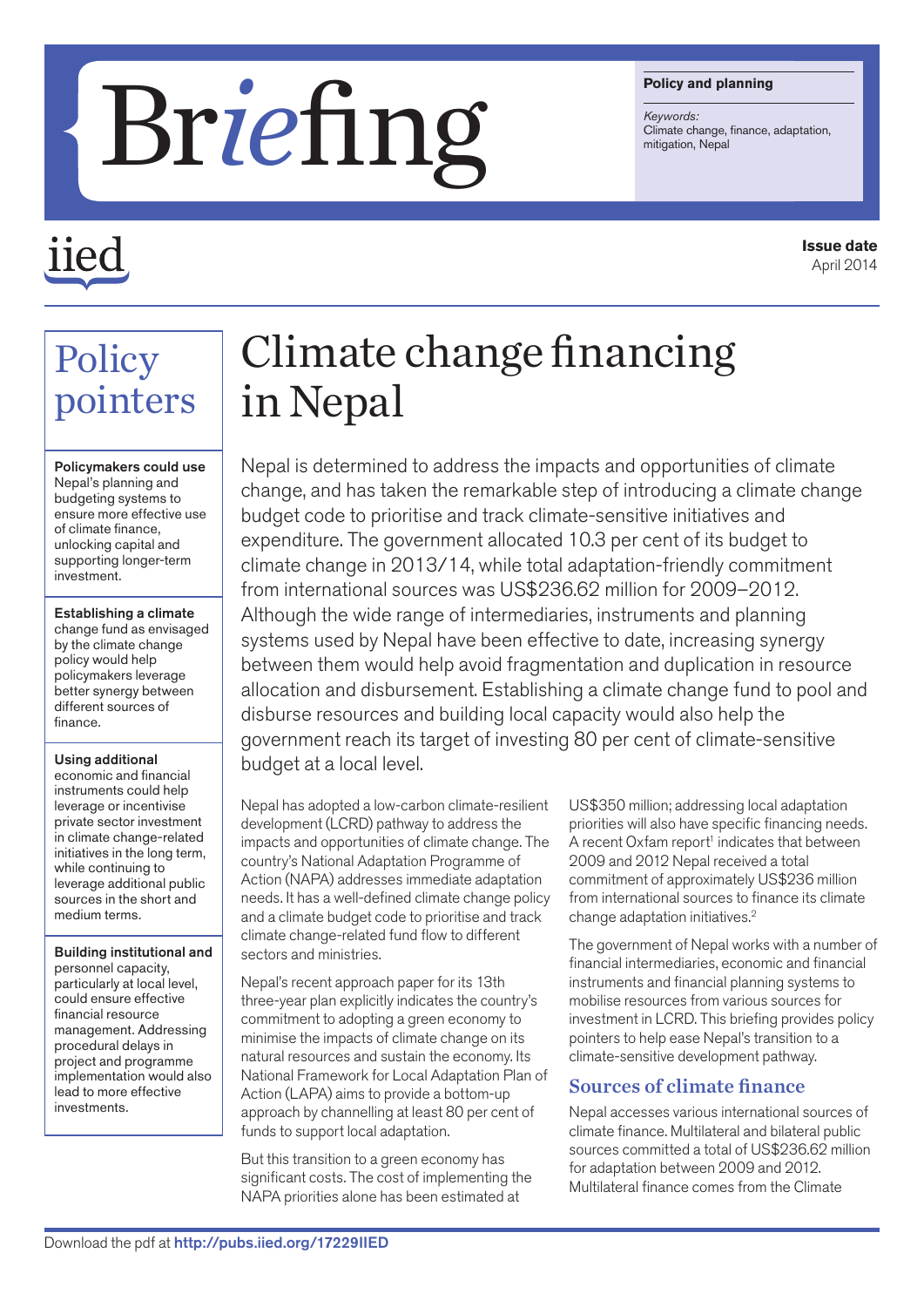Investment Funds through the Scaling Up Renewable Energy Program in Low-Income Countries (SREP), the Pilot Program for Climate

#### *The government needs to build the capacity of locallevel institutions to enable them to manage resources*

Resilience (PPCR), the Least Developed Countries Fund and the Forest Fund. Bilateral funds come from the United Kingdom and European Union, primarily through the National Climate Change Support

Programme (NCCSP); the United States through its fast-track finance initiative; Switzerland, Germany, Korea, Finland and Cyprus.

National sources include funding from the national revenue. The government allocated 10.3 per cent of the national budget to climate change-related investments for the 2013/14 financial year.3 Added to the funds from international on-budget sources of climate finance, it totals approximately US\$550 million. This includes climate-sensitive expenditure through the budget code, but excludes the annual block grant to local bodies for development activities.

Nepal is also actively involved in the carbon market. By March 2014, six projects and one programme of activities had been registered by the executive board of the UN Framework Convention on Climate Change (UNFCCC) Clean Development Mechanism, and another two projects had requested registration. Clean Development Mechanism investment comes from what is referred to as innovative or carbon finance. These funds are in addition to public and private finance.

#### Intermediaries

As well as mobilising resources to LRCD in Nepal, multilateral and bilateral banks and

agencies also play a disbursing role, often in partnership with national financial agencies. For example, the World Bank, Asian Development Bank and International Finance Corporation all draw from the multilateral Climate Investment Funds to leverage investment into renewable energy from the SREP and climate resilience from the PPCR. The following UN agencies have also been successful in drawing down on resources from the Least Develpoed Countries Fund to implement NAPA projects:

- UN Environment Programme: US\$5.75 million for catalysing ecosystem restoration for resilient natural capital and rural livelihoods in degraded forests and rangelands.
- Food and Agriculture Organization: US\$2.95 million for reducing vulnerability and increasing adaptive capacity to respond to the impacts of climate change and variability for sustainable livelihoods in the agriculture sector.
- UN Development Programme: US\$6.93 million for community-based flood and glacial lake outburst risk reduction.

National government agencies also act as financial intermediaries, mobilising and disbursing climate finance. For example, the Ministry of Finance accesses multilateral finance from the PPCR, SREP and bilateral climate finance from the UK/ EU NCCSP through a special account created in the Nepal Rastra Bank. The Ministry of Science, Technology and Environment plays a key role in coordinating the allocation and disbursement of these resources. Local bodies will also play a key role in mobilising, managing and disbursing financial resources in LCRD investments.

Specialised funds and national intermediaries are emerging in Nepal's climate finance landscape. SREP funds will flow through the Ministry of Finance and the Nepal Rastra Bank into the

| <b>Sources of finance Intermediaries</b>                                                        |                                                                                                                                  | <b>Economic and</b><br>financial instruments                                             | <b>Financial planning systems</b><br>and institutional<br>arrangements                                                                                 | <b>Uses and users of</b><br>finance                                                                                                                              |
|-------------------------------------------------------------------------------------------------|----------------------------------------------------------------------------------------------------------------------------------|------------------------------------------------------------------------------------------|--------------------------------------------------------------------------------------------------------------------------------------------------------|------------------------------------------------------------------------------------------------------------------------------------------------------------------|
| International public<br>finance (multilateral                                                   | Multilateral agencies<br>and banks                                                                                               | Economic:<br>Targeted subsidies                                                          | Policy systems:<br>Periodic plans                                                                                                                      | Adaptation<br>Mitigation                                                                                                                                         |
| and bilateral funds)<br>National public<br>finance<br>(government<br>revenue)<br>Carbon finance | Bilateral development<br>partners<br>National government<br>agencies<br>National financial<br>institutions<br>(commercial banks) | Tax concessions<br>Tax exemptions<br>Financial:<br>Grants (mostly)<br>Concessional loans | <b>NAPA</b><br><b>LAPA</b><br>Climate change policy<br><b>Budget and planning</b><br>systems:<br>Medium-term expenditure<br>framework<br>Annual budget | Government agencies<br>(national and local)<br>International non-<br>governmental<br>organisations<br>Non-governmental<br>organisations<br>Multilateral agencies |
|                                                                                                 |                                                                                                                                  |                                                                                          | Climate change budget codes                                                                                                                            |                                                                                                                                                                  |

#### Table 1. Nepal's climate change financial landscape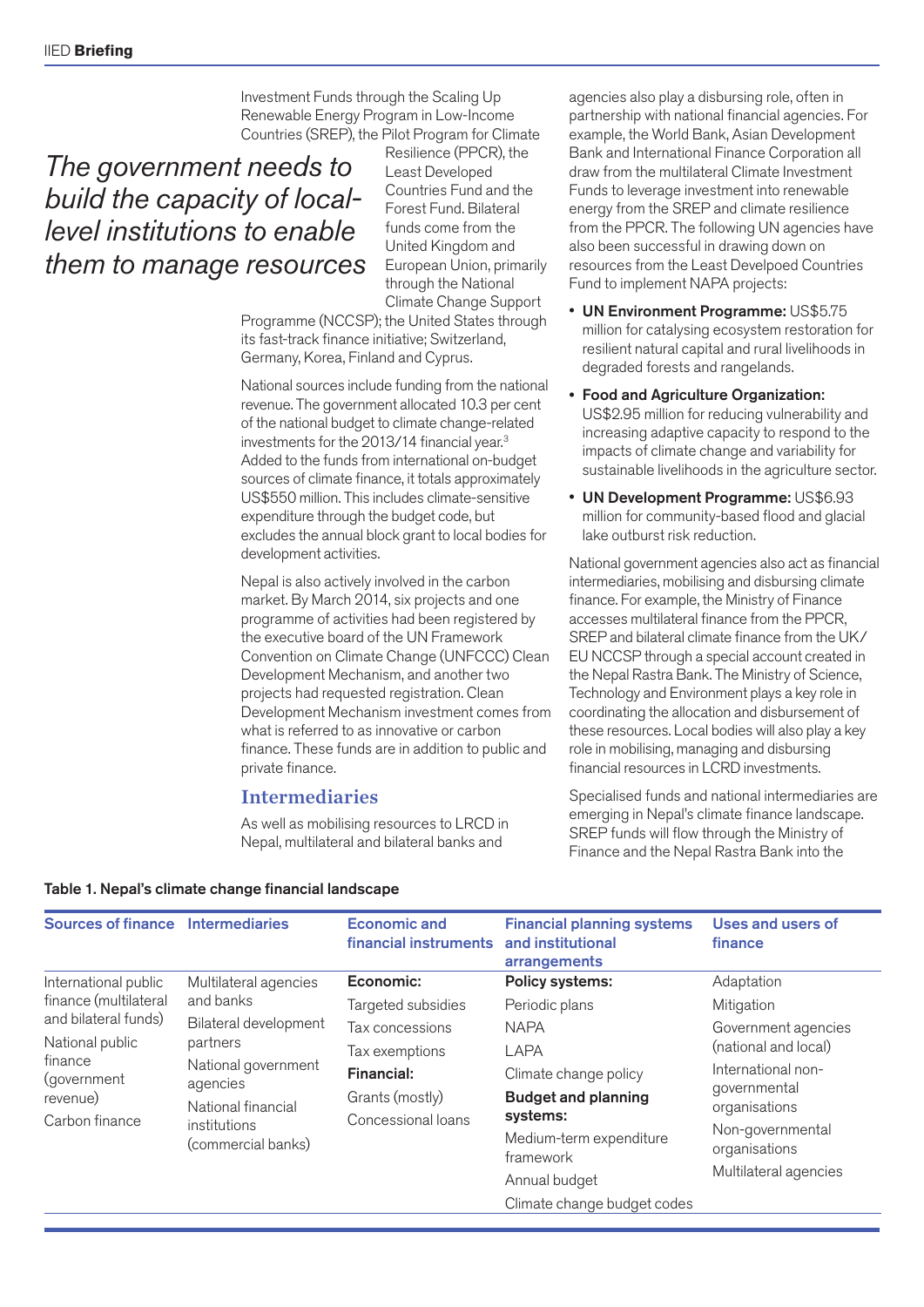Central Renewable Energy Fund (CREF), a small fund mechanism for the renewable energy sector. SREP will provide subsidised long-tenure loans via the CREF to pre-qualified partner commercial and development banks, which will on-lend to commercial hydropower developers, making CREF the core financial mechanism responsible for the effective delivery of subsidies and credits to the renewable energy sector.4 The government also proposes to use a trust fund model to secure and disburse REDD+ funds, making payments on the basis of a public carbon registry maintained by the REDD cell.<sup>5</sup>

Establishing a national climate change fund to act as a chief intermediary for the country's climate finance would help increase synergy between intermediaries, enabling more effective LCRD financing and avoiding fragmentation and duplication in resource allocation and disbursement.

#### Economic and financial instruments

Nepal mainly uses grants, and occasionally loans, to finance its transition to LCRD. With its focus on adaptation rather than mitigation, these instruments are better suited to the country's needs. Almost all (91 per cent) of Nepal's adaptation projects are financed through grants; 9 per cent are funded through loans.1 The government has decided not to take any further loans for climate change initiatives, so grants are likely to remain the dominant financial instrument in the foreseeable future. However, there is another option: as the private sector is the engine of growth, the government could consider accessing national and international private finance in the form of equity or other instruments to incentivise private sector investment in Nepal's LCRD pathway.

#### Financial planning systems and institutional arrangements

The government relies on a number of financial and institutional arrangements to mobilise and manage climate finance. Its periodic plans prioritise and allocate resources to sectorspecific programmes and budgets, which are all brought together by the medium-term expenditure framework — a three-year rolling budget system that bridges its periodic plans and annual budget to ensure that resources are mobilised in priority sectors.

In 2012, the government introduced a climate change budget code into the planning and budgeting system, enabling ministries to prioritise, allocate and track expenditure against activities that will reduce the negative impacts of

#### Table 2. General trend of climate budget in Nepal over three years

|                                              | 2011/12       | 2012/13       | 2013/14       |
|----------------------------------------------|---------------|---------------|---------------|
| <b>Annual budget</b><br>(thousand NPR)       | 384,900,000   | 424,824,700   | 517,240,000   |
| <b>GDP</b><br>(thousand NPR)                 | 1,375,000,000 | 1,536,000,000 | 1,702,200,000 |
| Climate budget<br>(thousand NPR)             | 27,628,848    | 27,282,629    | 53,482,516    |
| <b>Climate budget</b><br>(% of total budget) | 7.2           | 6.74          | 10.3          |
| Climate budget<br>% of GDP                   | 2.0           | 1.78          | 3.1           |
| Ministries with climate<br>budget allocation | 8             | 9             | 11            |
| <b>Budget heads</b>                          | 83            | 99            | 124           |

*Source: National Planning Commission, 2013 (see note 3)*

climate change. Table 2 shows that this budget has increased over the years, as have the number of ministries with a climate change allocation and the number of climate-relevant budget heads.

Tracking climate-sensitive expenditure within the national budget enables policymakers to assess the cost of addressing climate change and the effectiveness of targeted investments. Similarly, integrating LCRD interventions into a broader portfolio of investment will help unlock other sources of public capital.

Because climate finance is a cross-cutting issue, all sectors of development — including trade and commerce — should understand and address the key challenges of climate change in Nepal. The agencies concerned may need guidance in how to mainstream climate finance, and tracking aid that is currently outside of government channels would help bring it within the climate code frame.

Nepal has a number of institutional arrangements in place to ensure that climate finance flows to targeted sectors and areas (see Box 1). This has increased coordination between implementing institutions, enhancing the effectiveness of climate-sensitive activities.

Nepal's climate change policy states that 80 percent of climate-sensitive budget should be allocated at the local level. Nepal's LAPA framework guides bottom-up adaptation planning and implementation, giving local bodies the mandate to coordinate adaptation planning. But climate finance and impact both remain poorly understood at the local level. To date, 70 LAPAs have been prepared in four districts and one